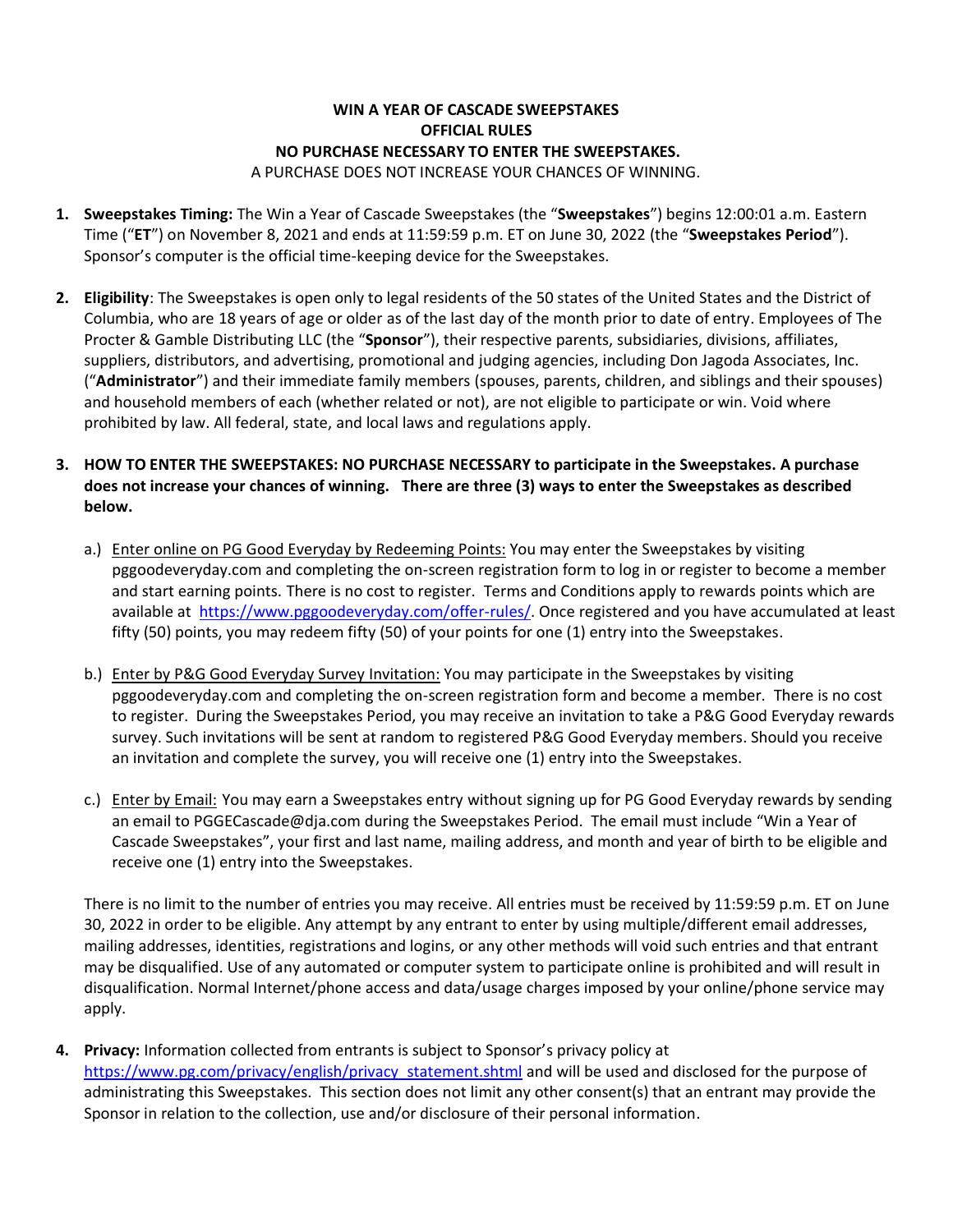- **5. Random Drawing:** One (1) winner will be selected in a random drawing on or about July 1, 2022 from among all eligible entries received during the Sweepstakes Period. Odds of winning are dependent upon the total number of eligible entries received during the Sweepstakes Period. The drawing will be conducted by Administrator whose decisions are final on all matters relating to the Sweepstakes.
- **6. Winner Notification/Prize Redemption:** Potential winner will be notified via email (to the email address used on P&G Good Everyday for entries through P&G Good Everyday redemption points and survey invitations or the email provided at the time of entry for email submissions) on or about the drawing date listed above. Entrants must respond to the notification email to confirm eligibility and provide their mailing address within three (3) days of notification in order to be confirmed as a winner. If potential winner fails to respond within three (3) days, email notification is returned as undeliverable, entrant shall be deemed to be ineligible, the prize will be forfeited and an alternate potential winner will be selected. Prize will be awarded and delivered to the confirmed winner within 4-6 weeks. Unclaimed prize will not be awarded. No correspondence pertaining to this Sweepstakes will be entered into except with the potential winner.
- **7. Prize and Approximate Retail Value ("ARV"): One (1) Prize:** A Sponsor specified one (1) years' worth of Cascade dishwasher detergent consisting of two (2) Cascade Platinum ActionPacs™, two (2) Platinum ActionPacs™, four (4) Cascade Complete Gels, and one (1) Cascade Power Dry Dishwasher Rinse Aid. The ARV of the prize is one hundred and twelve dollars (\$112.00 USD). Prize must be accepted as awarded. No transfer, substitution, refund or cash equivalent for prize (or portion of prize) will be permitted, except at the sole discretion of the Sponsor and in such circumstance, an alternate prize (or portion of prize) of equal value (as determined solely by Sponsor) will be awarded and the Sponsor's obligation to the winner will be fulfilled, and no other additional compensation will be provided. Actual value of the prize may vary based on local market conditions. All applicable taxes related to the prize are the sole responsibility of the winner.

**8. Publicity:** Acceptance of prize constitutes permission for the Sponsor and its agencies to use winner's name and/or likeness for purposes of advertising and trade without further compensation, unless prohibited by law. Furthermore, acceptance of prize shall constitute winner's agreement and consent to Sponsor and its designees' use of winner's name, city, state, likeness, and/or prize information in connection with this Sweepstakes (collectively, the "**Attributes**"), for promotional, advertising or other purposes, in any manner perpetually, worldwide, royaltyfree, in any and all media now known or hereafter devised, including the Internet, without limitation and without further compensation, notification, permission or other consideration, (except where prohibited by law), and releases the Sponsor from all claims arising out of the use of such Attributes.

**9. Release:** Without limiting any other provisions of these Official Rules, by accepting the prize, winner agree to release and hold harmless the Sponsor, Administrator, its agencies, suppliers, and each party's respective subsidiaries, affiliated companies, officers, directors, employees and agents, from and against any and all claims or cause of action including but not limited to any injury, loss, cost or damages of any kind to persons, including death and property, damages sustained due in whole or in part, directly or indirectly, from entry creation, the acceptance, possession, use or misuse of the prize or parts thereof, if applicable or participation in the Sweepstakes or participation in any Sweepstakes or related activity. By entering the Sweepstakes, you hereby represent and warrant that you have read these Official Rules and are fully familiar with its contents.

**10. General Rules**: By participating in the Sweepstakes, entrants agree to be bound by these Official Rules and the decisions of the Sponsor and/or Administrator which are final. Winning the prize is contingent upon fulfilling all requirements set forth herein. In the event there is a discrepancy or inconsistency between disclosures or other statements contained in any Sweepstakes materials and the terms and conditions of the Official Rules, the Official Rules shall prevail, govern and control. Entries become the property of the Sponsor and none will be acknowledged